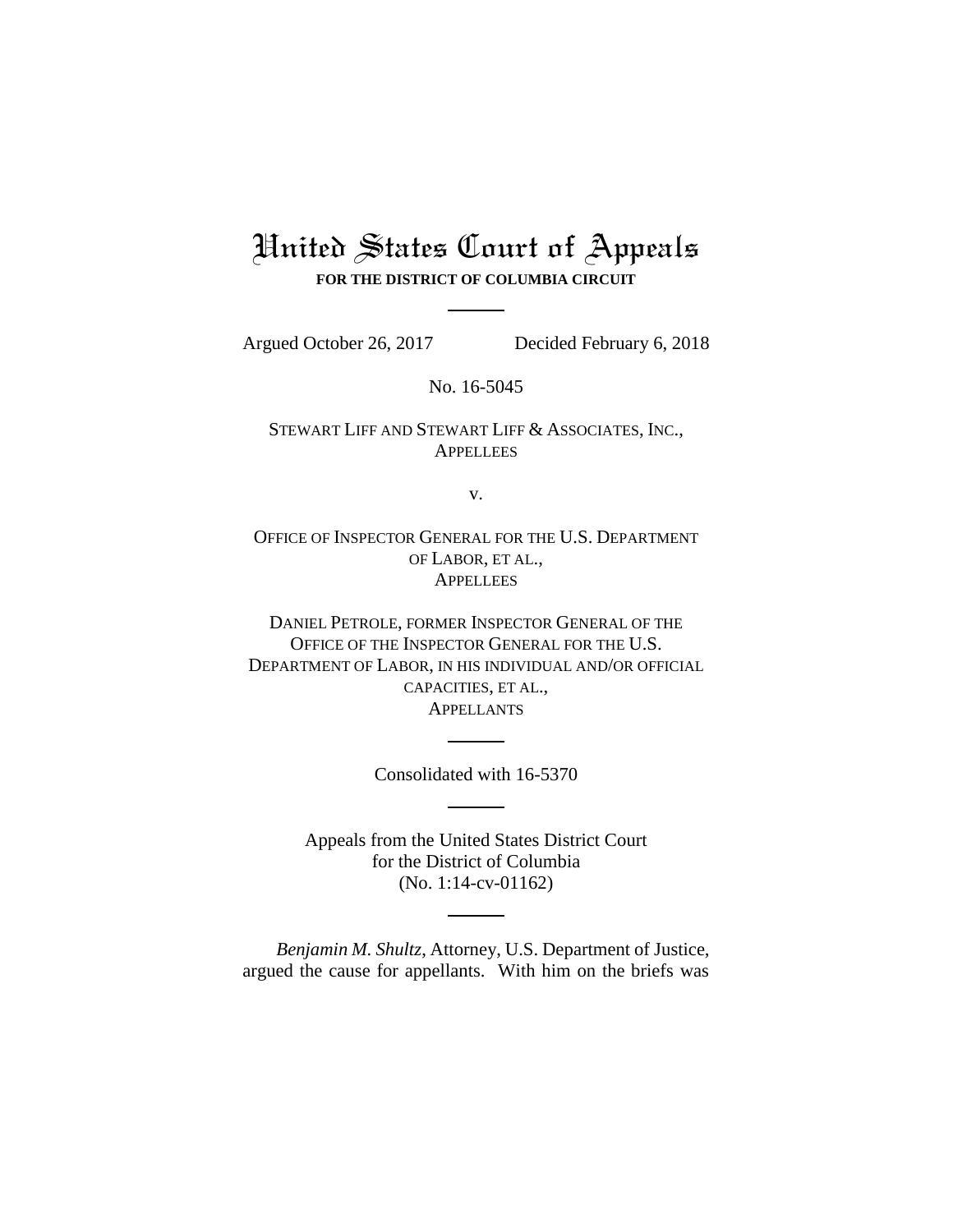*Michael S. Raab*, Attorney. *R. Craig Lawrence*, Assistant U.S. Attorney, entered an appearance.

*Paul Y. Kiyonaga* argued the cause and filed the briefs for plaintiffs-appellees.

Before: GARLAND, *Chief Judge*, and PILLARD and WILKINS, *Circuit Judges*.

#### Opinion for the Court filed by *Circuit Judge* WILKINS.

WILKINS, *Circuit Judge:* Stewart Liff runs a human resources consulting business that contracts with various government and private clients – or he did, he alleges, prior to the reputational injury caused by scurrilous reports from the Office of Inspector General for the Department of Labor ("DOL-OIG") and the Office of Personnel Management ("OPM"), disseminated by government officials and publicized by the Washington Post. Liff, individually and through his consulting business, Stewart Liff & Associates, Inc., sued DOL, DOL-OIG and OPM alleging violations of his due process rights and the Administrative Procedure Act. Liff asserted a claim for damages under *Bivens v. Six Unknown Named Agents of Federal Bureau of Narcotics*, 403 U.S. 388 (1971), alleging that individual officers – acting DOL Inspector General Daniel Petrole, DOL Deputy Secretary Seth Harris, and OPM Director John Berry (collectively, "the *Bivens* Defendants" or "Defendant-Appellants"), as well as two unknown agents – violated his constitutional rights under the Due Process Clause of the Fifth Amendment by issuing erroneous reports that damaged Liff's reputation, barred him from future government contracts, and deprived him of his liberty interest in pursuing his chosen profession.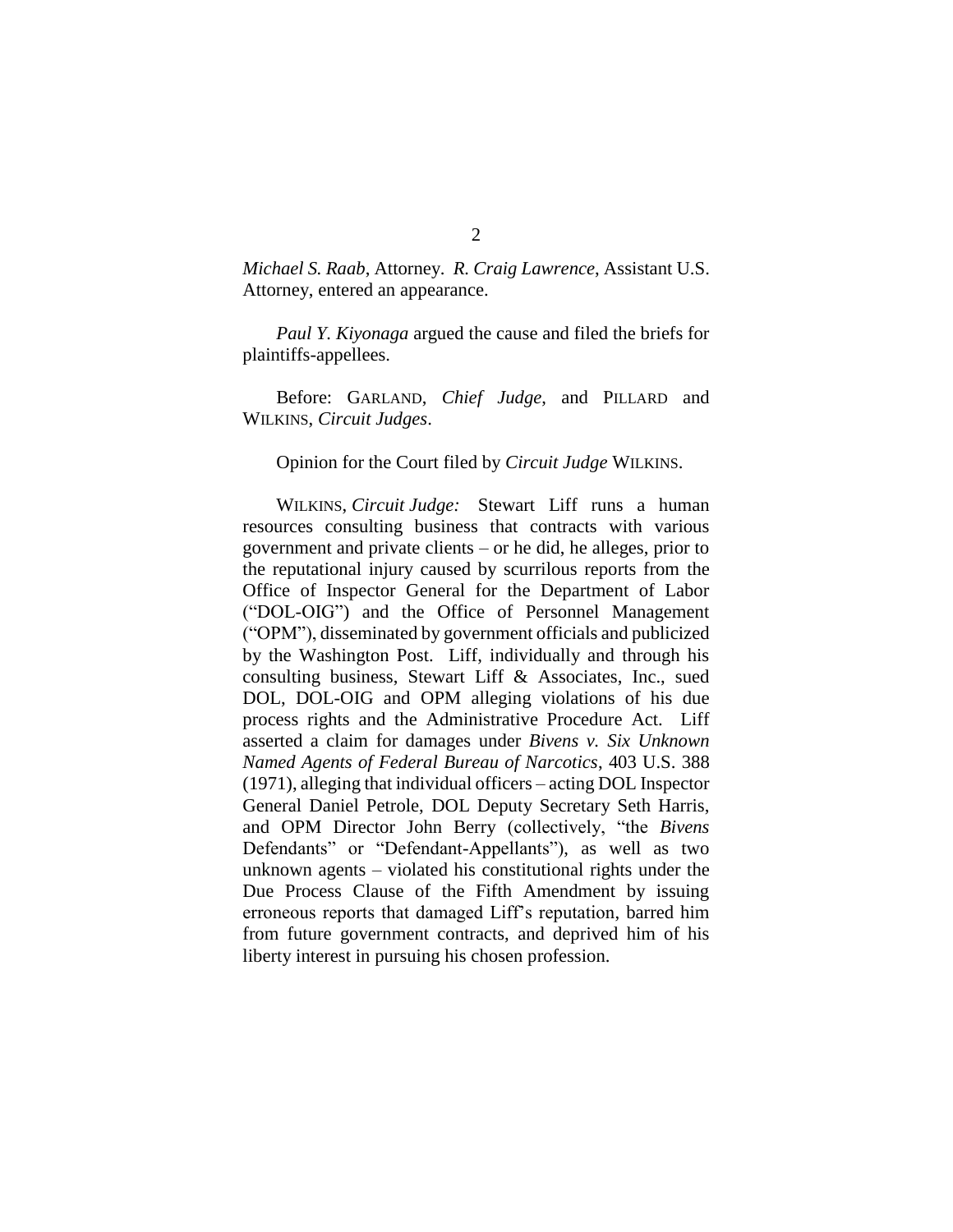Defendants filed a motion to dismiss, in which Defendant-Appellants Petrole, Harris, and Berry moved to dismiss Liff's *Bivens* claim on the basis that alternative remedies were available to protect his constitutional interest and on qualifiedimmunity grounds, arguing that they had violated no clearly established constitutional right. The District Court denied the motion as to the *Bivens* Defendants, reasoning that it was "premature" to decide whether a *Bivens* remedy was available and rejecting Defendant-Appellants' assertion of qualified immunity. The agencies and the *Bivens* Defendants sought reconsideration of other aspects of the District Court's decision. The *Bivens* Defendants then appealed the District Court's initial decision on the motion to dismiss, asserting that it was error not to decide the availability of a *Bivens* remedy and that they were entitled to qualified immunity.

We reverse. The District Court should have decided the availability of a *Bivens* remedy as a threshold question gating whether the *Bivens* Defendants must defend against this suit in their personal capacities. Reviewing that question of law directly, we conclude that no *Bivens* remedy is available for Liff's claims. Congress has provided significant remedies for disputes between contractors and the government entities that engage them, as well as for persons aggrieved by the government's collection, maintenance, and dissemination of information. In light of these alternative remedies and the comprehensive remedial schemes they represent, we decline to extend a *Bivens* remedy for Liff's claims.

#### **Background**

We accept as true the well-pleaded allegations of the Complaint for the purpose of this appeal, as did the District Court. *See Davis v. Billington*, 681 F.3d 377, 379 (D.C. Cir. 2012); *Wilson v. Libby*, 535 F.3d 697, 701 (D.C. Cir. 2008).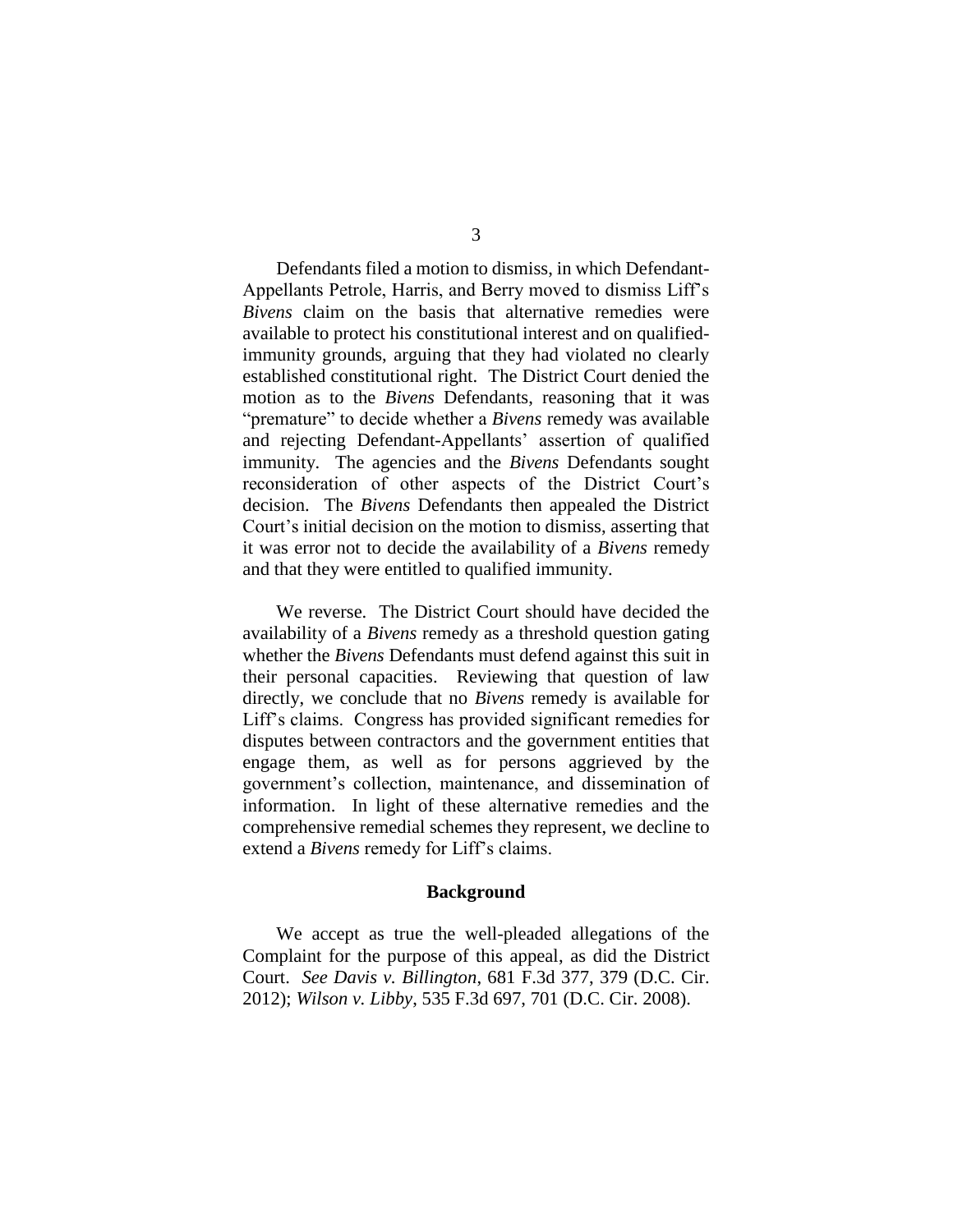Liff is a "nationally-recognized consultant . . . on human resources management issues." Compl. I. After retiring from a career in the Department of Veterans Affairs ("VA"), Liff opened a consulting firm called Stewart Liff & Associates and began providing training and resources on management issues for various government entities. His clients included the VA, the Departments of Labor, Defense, Agriculture, and Treasury, OPM, the State of Georgia, and the World Bank. Compl. ¶¶ 15-16. Some 90% of Liff's consulting and training work was for federal agencies. Compl.  $\P$  18.

In 2009, Liff was hired as a subcontractor to provide consulting services to the Department of Labor Veterans' Employment and Training Service ("DOL-VETS"), after Assistant Secretary of Labor Ray Jefferson directed agency contracting staff to look into procuring Liff's services. Compl. ¶¶ 20-22. Liff alleges that Jefferson requested that DOL-VETS staff Angela Freeman and Paul Briggs "determine whether Liff could be hired to provide consulting services, in accordance with the law and applicable ethical principles." Compl.  $\P$  21. DOL-VETS eventually hired Liff as a subcontractor through contractors For Your Information, Inc. and MSTI, Inc. Compl. ¶¶ 22-23. Liff's work for DOL-VETS included three "management assessment reports" on topics including "program development methods and processes," union relations, "visual management strategies at DOL-VETS to boost employee performance," and ways to improve the tracking and evaluation of agency programs. *See* Compl. ¶¶ 26-29.

The events giving rise to Liff's claim begin with "an expanded version of the first management assessment report" suggesting changes to the DOL-VETS office. Compl. ¶¶ 32-33. Following complaints from DOL-VETS employees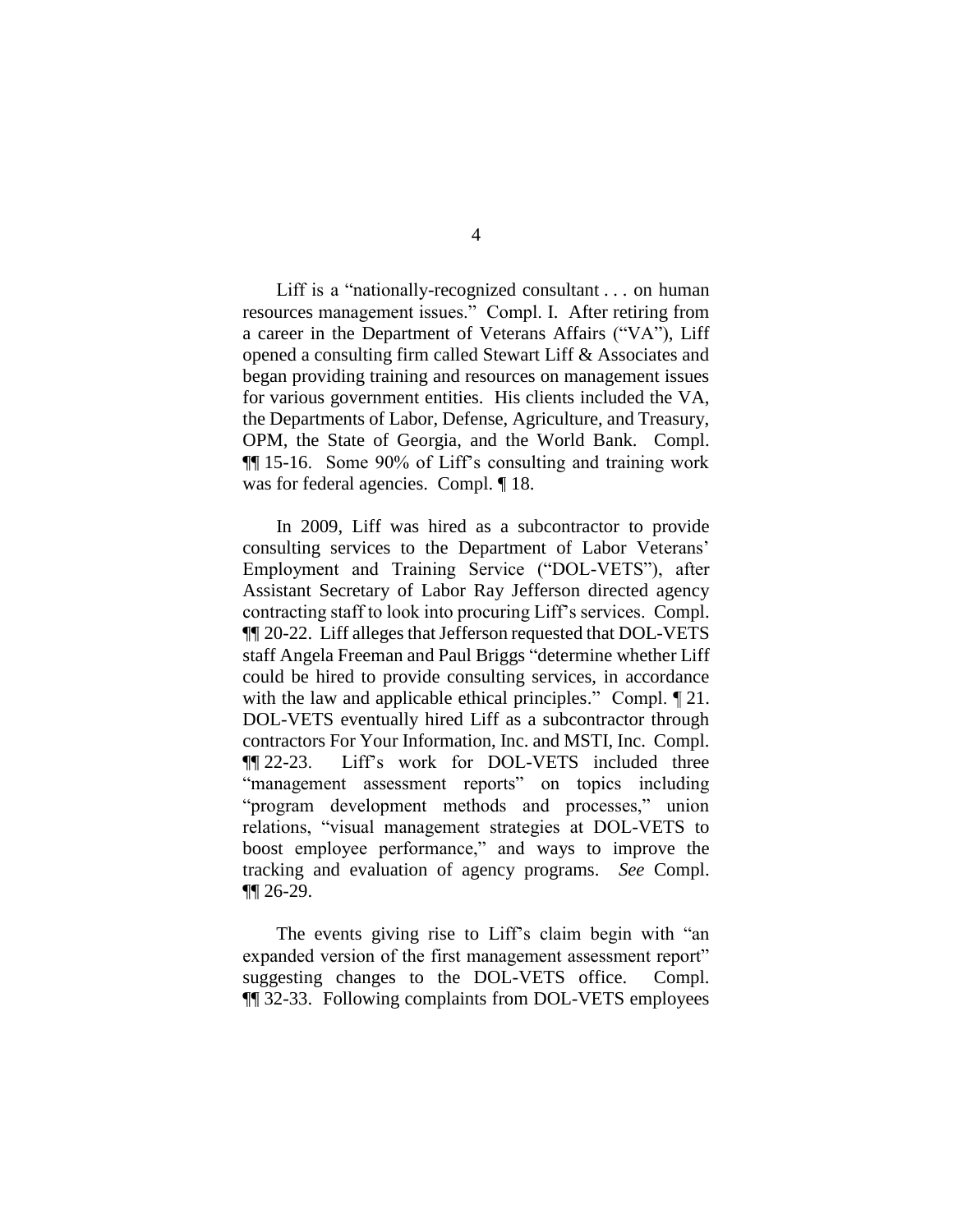Freeman and Briggs about Liff's report, DOL-OIG began an investigation into Liff's services. Under acting Inspector General Petrole, DOL-OIG issued a report in July 2011, which concluded that DOL-VETS improperly hired Liff under pressure from Jefferson. Compl. ¶ 38. The DOL-OIG report bore a banner stating that "[the report] and its contents are not to be distributed outside of [the] agency." Compl. ¶ 39 (emphasis omitted). However, the report eventually was posted publicly on the internet, and the Washington Post published an article in which "Liff was a central focus." Compl. ¶¶ 39, 45. Liff alleges that the report and related publicity included "blatant misstatements and false characterizations," including about Liff's relationship with Jefferson, about Liff's timekeeping practices, that one of Liff's "key roles . . . was that of a quasi interior designer 'picking colors,'" that Liff was paid some \$700,000 for his consulting work, and that Liff worked on a "secret report" for Jefferson, "thereby suggesting that Liff had engaged in illicit, unethical activities." Compl. ¶ 42.

After this information became public, Deputy Secretary Seth Harris issued a memorandum which "prais[ed] DOL-OIG for its report and set<sup>[]</sup> forth concrete follow-up actions" including a "vow[]" to "'aggressively pursue' Liff for 'all valid causes of action.'" Compl. ¶ 48. Liff "was not apprised of these specific allegations" before Harris issued the memorandum and "thus did not have an opportunity to meaningfully respond." *Id.* Like the DOL-OIG report, Harris's memorandum was posted online. *Id.*

Liff also worked with OPM. In July 2011, Liff learned that the Office of the Inspector General for OPM ("OPM-OIG") "had initiated an investigation into how Liff's services as a subcontractor to OPM . . . had been arranged." Compl. ¶ 47. In August 2011, OPM "terminat[ed] the task order under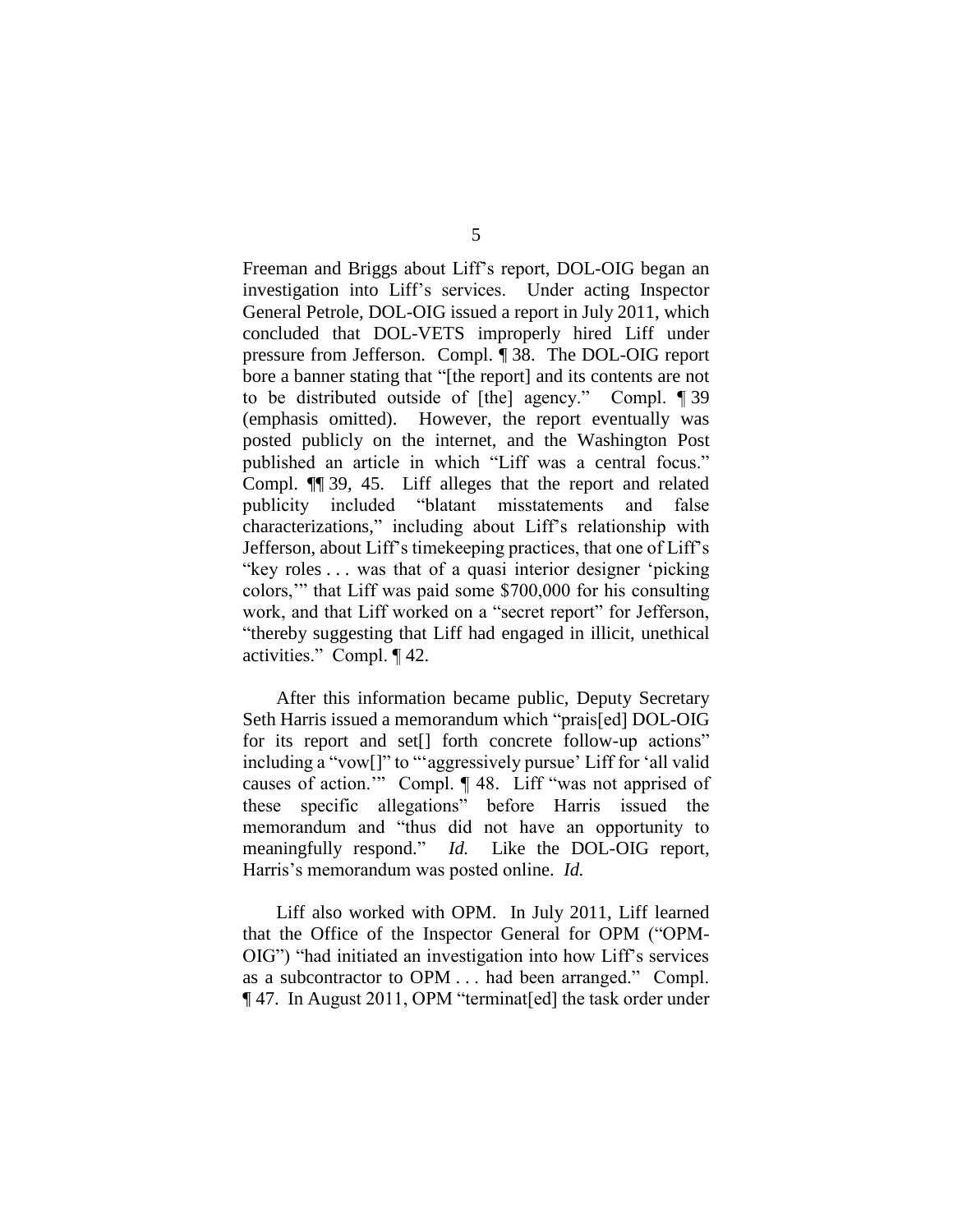which Liff was providing human resources management consulting," for which Liff expected to be paid an outstanding amount of "approximately \$350,000." *Id.* Liff did not receive "any prior notice" of this termination "or opportunity to meaningfully address" the underlying "negative characterizations of [his] work." *Id.*

In early 2012, Liff participated in an interview with an OPM-OIG special agent. Compl. ¶ 49. Liff understood this interview to be part of an investigation in which he would be a witness. *Id.* On April 2, 2013, OPM-OIG issued a report which "posited, without adequate support, that Liff's services may have been 'wasteful' of taxpayer resources as proper procurement procedures for his services had not been used." *Id.* The next week, OPM Director Berry made public statements disclaiming any future use of Liff's services. In particular, Berry wrote a publicly released letter to OPM-OIG that stated that "he had taken steps to 'ensure that OPM immediately concluded any business involving Stewart Liff & Associates, Inc.'" Compl. ¶ 50. Berry also commented in a press conference that OPM would not use Liff's consulting services again. Because OPM "provides consulting services through interagency agreements to some 150 other federal agencies and entities," OPM's decision not to use Liff's services "contributed significantly to a broad preclusion of Liff from future government consulting opportunities." *Id.*

Liff alleges that the actions of DOL-OIG, OPM, and the individual government officers involved have "broadly precluded" him "from securing work in the federal sector as a consultant or teacher" and that "many of [his] contacts in government – key sources of potential work or referrals – stopped returning his calls." Compl. ¶ 52. In addition, he "submitted competitive bids on a variety of government contracts . . . but with one exception, has not been selected for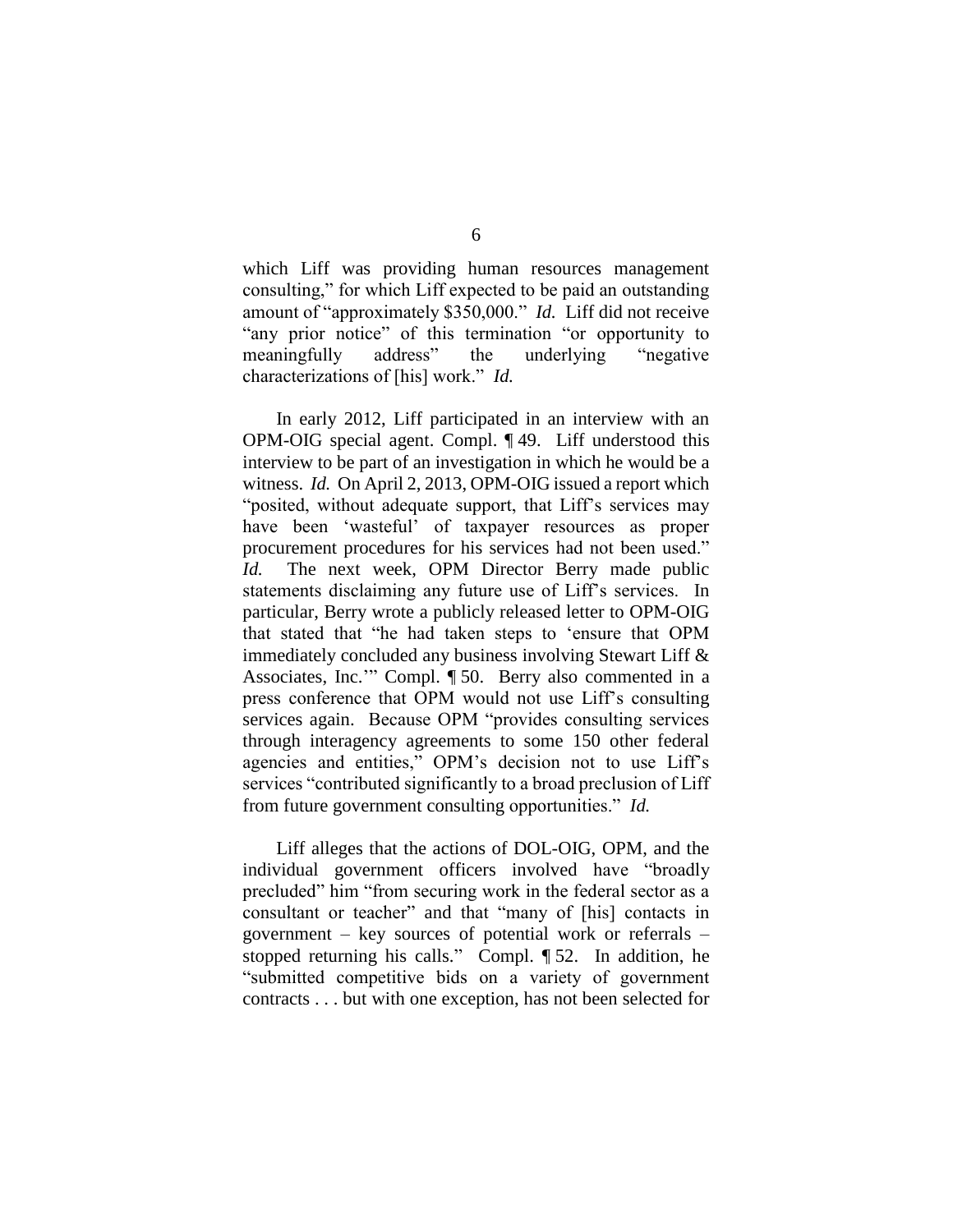any project." *Id*. He has "attempted since July 2011 to 'rebrand' himself as a human resources expert for private companies, to little effect," purportedly because of the deleterious information publicly available as a result of the DOL-OIG and OPM reports. Compl. ¶ 55.

#### **Procedural History**

The *Bivens* Defendants moved to dismiss the complaint, arguing that there was no *Bivens* remedy for the reputational harm that Liff alleged, that alternative remedies enacted by Congress precluded judicial recognition of a *Bivens* remedy, and that recognizing a *Bivens* action in this context would chill speech by government officials. They also asserted a qualifiedimmunity defense, contending that the alleged actions violated no clearly established constitutional right. In addition, Defendants argued that Liff's constitutional claims were untimely, as the analogous District of Columbia statute of limitations had expired.

The District Court denied the motion as to the *Bivens* Defendants. The District Court noted the argument that no *Bivens* remedy was available, but declined to decide the issue, explaining that it would await factual development because it "appear[ed] both ill advised and premature to pronounce on the availability of a *Bivens* remedy before deciding the threshold question of whether a due-process violation ha[d] transpired." *Liff v. Office of the Inspector Gen. for the U.S. Dep't of Labor*, 156 F. Supp. 3d 1, 18-19 (D.D.C. 2016). Turning to the qualified-immunity issue, the District Court concluded that Liff's complaint sufficiently alleged that actions taken by Harris, Petrole, and Berry interfered with Liff's right to pursue his chosen profession, both through *de facto* debarment from contracting with OPM, as effected by Berry, and through the "broad effect" of Harris's and Petrole's actions with respect to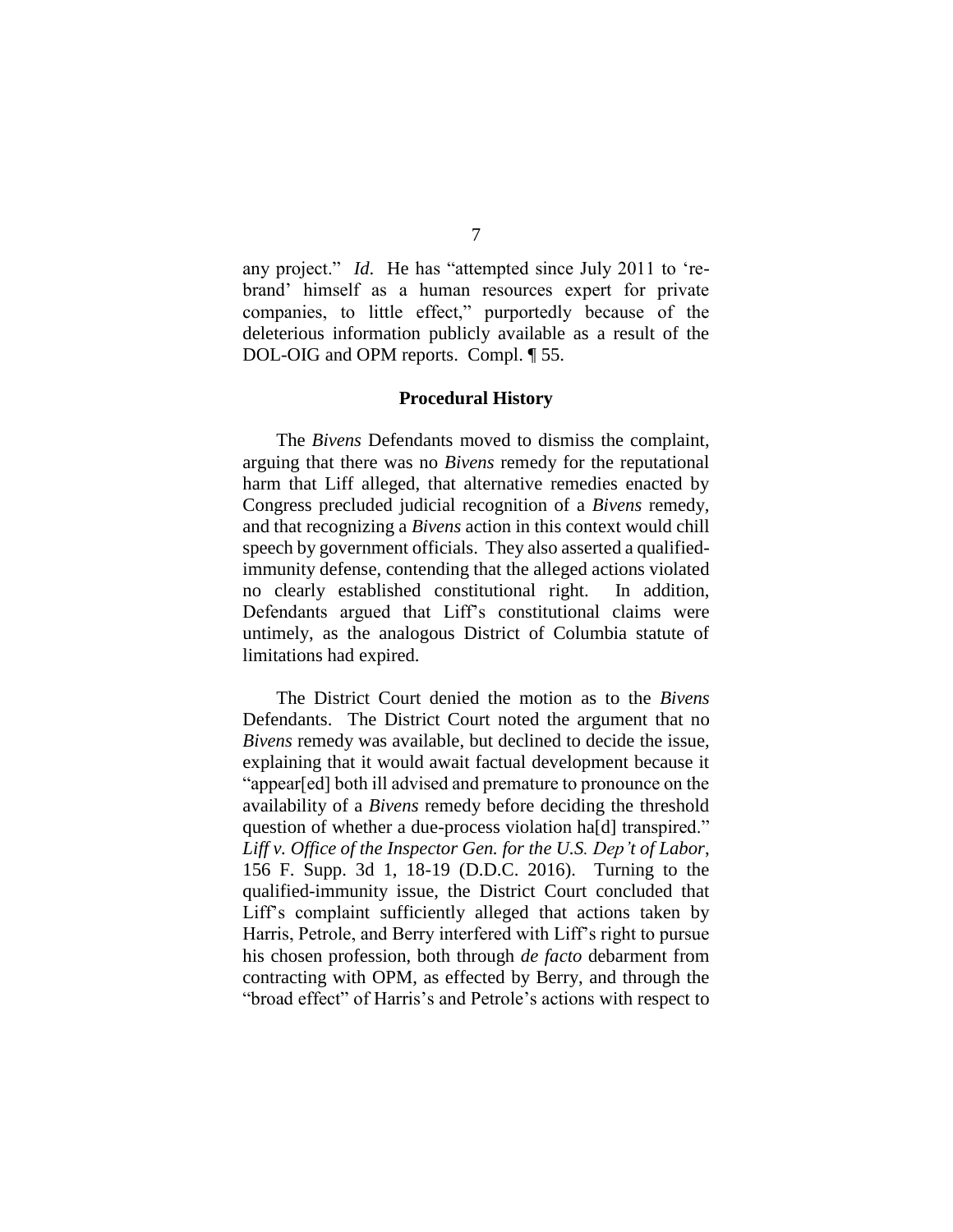the DOL-OIG report. *Id*. at 19-20. The District Court then found that the right was "sufficiently clear" to defeat the *Bivens* Defendants' qualified-immunity defense at the motion-todismiss stage. *Id*. at 21.

Defendants moved for, and were granted, reconsideration on the statute-of-limitations question, which the District Court had declined to decide in the first instance. Defendants did not seek reconsideration with respect to the *Bivens* and qualifiedimmunity issues. Instead, the *Bivens* Defendants appealed those holdings for our interlocutory review.

#### **Discussion**

### **I.**

Defendant-Appellants seek this Court's review of the District Court's denial of their motion to dismiss on qualifiedimmunity grounds. The collateral-order doctrine permits immediate appellate review of "a limited set of district-court orders" that "finally determine claims of right separable from, and collateral to, rights asserted in the action, too important to be denied review and too independent of the cause itself" to justify delay. *Ashcroft v. Iqbal*, 556 U.S. 662, 671 (2009) (quotation marks and citation omitted). A district court's denial of a qualified-immunity claim is one such exception "because qualified immunity . . . is both a defense to liability and a limited 'entitlement not to stand trial or face the other burdens of litigation.'" *Id*. at 672 (quoting *Mitchell v. Forsyth*, 472 U.S. 511, 526 (1985)). Because the "defense of qualified immunity from a *Bivens* damages action directly implicates the antecedent question whether to recognize that *Bivens* action at all," *Davis*, 681 F.3d at 380 (quotation marks omitted), that question is appropriate for interlocutory appeal. *See Iqbal*, 556 U.S. at 673 (explaining the collateral-order posture of the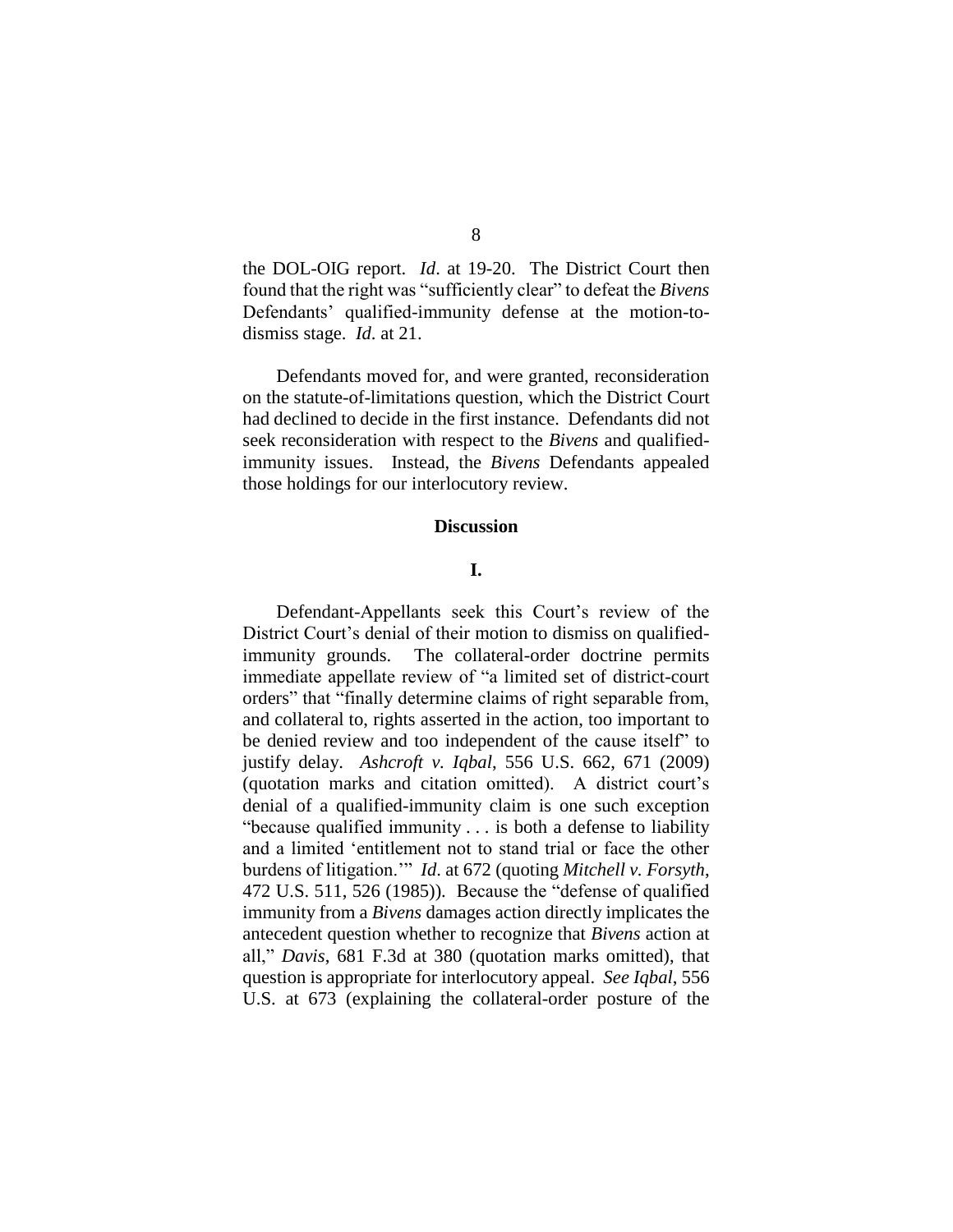## *Bivens* issue in *Wilkie v. Robbins*, 551 U.S. 537 (2007)); *Doe v. Rumsfeld*, 683 F.3d 390, 393 (D.C. Cir. 2012).

We review *de novo* the District Court's legal conclusions denying a motion to dismiss. *Davis*, 681 F.3d at 380. "[W]e, like the district court, accept as true the well-pleaded factual allegations of the complaint." *Id*. at 379.

### **II.**

We begin with the availability of a *Bivens* remedy. The District Court declined to rule on this question; however, it is appropriate to determine the availability of a *Bivens* remedy at the earliest practicable phase of litigation because it is "antecedent' to the other questions presented," *Hernandez v*. *Mesa*, 137 S. Ct. 2003, 2006 (2017).

In considering the availability of a *Bivens* remedy, we first look for "an 'alternative, existing process' capable of protecting the constitutional interests at stake." *Minneci v. Pollard*, 565 U.S. 118, 125 (2012) (citing *Wilkie*, 551 U.S. at 550); *Ziglar v. Abbasi*, 137 S. Ct. 1843, 1858 (2017) (noting that "an alternative remedial structure . . . alone may limit the power of the Judiciary to infer a new *Bivens* cause of action"). "[A] remedial statute need not provide full relief" to prompt judicial deference because the touchstone is "who should decide whether such a remedy should be provided." *Wilson*, 535 F.3d at 705 (quoting *Bush v. Lucas*, 462 U.S. 367 (1983)). "The answer most often will be Congress," *Ziglar*, 137 S. Ct. at 1857, and "[w]hen the design of a [remedial scheme] suggests that Congress has provided what it considers adequate remedial mechanisms for constitutional violations," courts decline to create additional remedies. *Schweiker v. Chilicky*, 487 U.S. 412, 423 (1988); *see also Spagnola v. Mathis*, 859 F.2d 223, 228 (D.C. Cir. 1988) (explaining that "courts must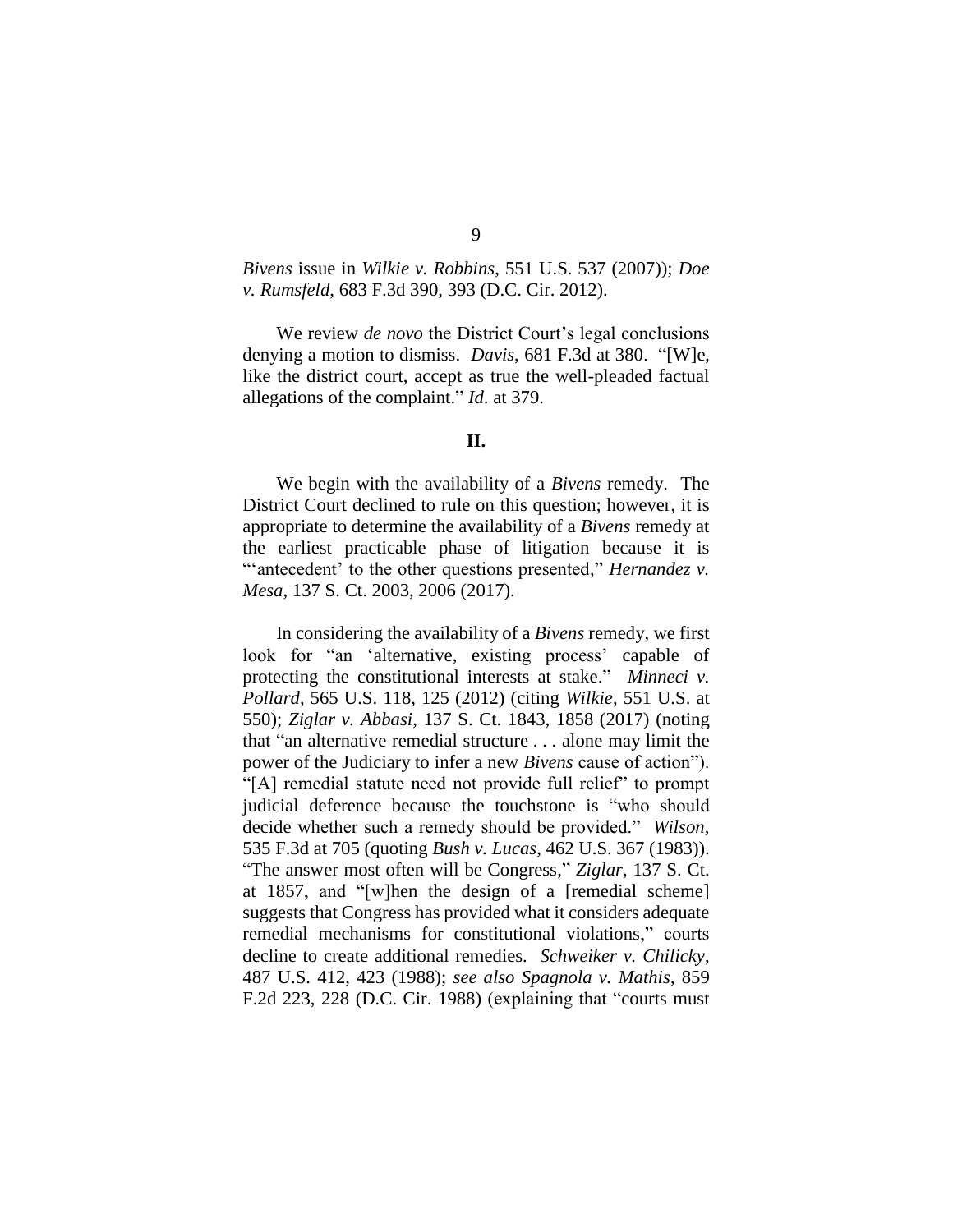withhold their power to fashion damages remedies when Congress has put in place a comprehensive system to administer public rights, has 'not inadvertently' omitted damages remedies for certain claimants, and has not plainly expressed an intention that the courts preserve *Bivens* remedies").

Under this rationale, the Supreme Court has declined to extend *Bivens* where Congress has provided at least a partial remedy via statute, *see Bush*, 462 U.S. at 388 (federal employment law); *Chilicky*, 487 U.S. at 424 (Social Security); *Wilkie*, 551 U.S. at 550 (various statutes), as well as where other causes of action provide redress, *see Minneci*, 565 U.S. at 120 (state tort law); *Ziglar*, 137 S. Ct. at 1865 (habeas or other equitable relief). *Cf. Bivens*, 403 U.S. at 394 ("The interests protected by state laws regulating trespass and the invasion of privacy, and those protected by the Fourth Amendment's guarantee against unreasonable searches and seizures, may be inconsistent or even hostile."). This Court itself has recognized alternative remedial schemes precluding *Bivens* actions in the context of the Civil Service Reform Act, Title VII of the Civil Rights Act of 1964, the Freedom of Information Act, the Veterans' Judicial Review Act, and the Privacy Act. *See Wilson*, 535 F.3d at 706 (collecting cases).

Where no alternative remedy is available, courts exercise judgment regarding the propriety of extending a judicial remedy, "paying particular heed . . . to any special factors counselling hesitation before authorizing a new kind of federal litigation." *Wilkie*, 551 U.S. at 550 (quoting *Bush*, 462 U.S. at 378). Courts must conduct a "special factors" analysis when considering "new" *Bivens* remedies – that is, *Bivens* claims in cases with "meaningful enough" differences from previously recognized contexts, *see Ziglar*, 137 S. Ct. at 1859.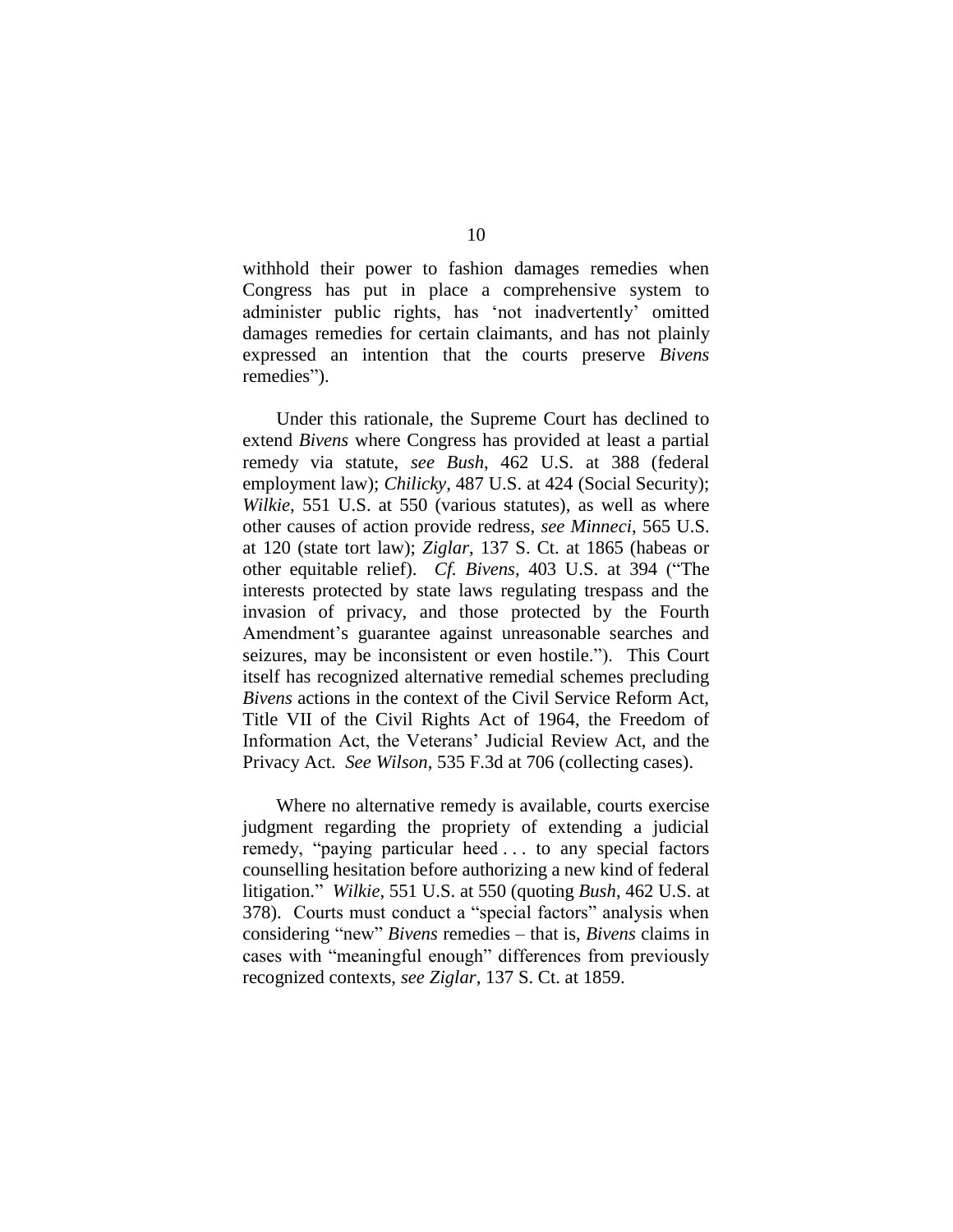# 11

## **III.**

Defendant-Appellants assert that many and various statutes and regulations provide alternative remedies that block Liff's *Bivens* action. Before considering the substance of those remedies, we first address whether we should evaluate the full scope of alternatives as presented in this appeal. Liff argues that Defendant-Appellants' reliance on the Privacy Act, among other remedial statutes, was not argued before the District Court and therefore is not properly presented.

"It is the general rule, of course, that a federal appellate court does not consider an issue not passed upon below." *Singleton v. Wulff*, 428 U.S. 106, 120 (1976) (citation omitted). This rule embodies the principle that litigants should not be surprised by a decision without having had an opportunity to address the issue being decided. *Id*. However, courts of appeals have discretion to resolve issues not raised in or decided by the district court, as may be justified by the facts of individual cases. *Id.* at 121. This Court has exercised this discretion in various "exceptional cases or particular circumstances," including where the issue presents "a novel, important, and recurring question of federal law," or where the new argument relates to a threshold question such as the clear inapplicability of a statute. *See Lesesne v. Doe*, 712 F.3d 584, 588 (D.C. Cir. 2013) (citation omitted). The Court also has found it appropriate to resolve issues not raised in the district court where the case "involves a straightforward legal question, and both parties have fully addressed the issue on appeal." *Prime Time Int'l Co. v. Vilsack*, 599 F.3d 678, 686 (D.C. Cir. 2010); *Roosevelt v. E.I. Du Pont de Nemours & Co.*, 958 F.2d 416, 419 n.5 (D.C. Cir. 1992) (exercising discretion to address an issue first raised on appeal because "the issue is purely one of law important in the administration of federal justice, and resolution of the issue does not depend on any additional facts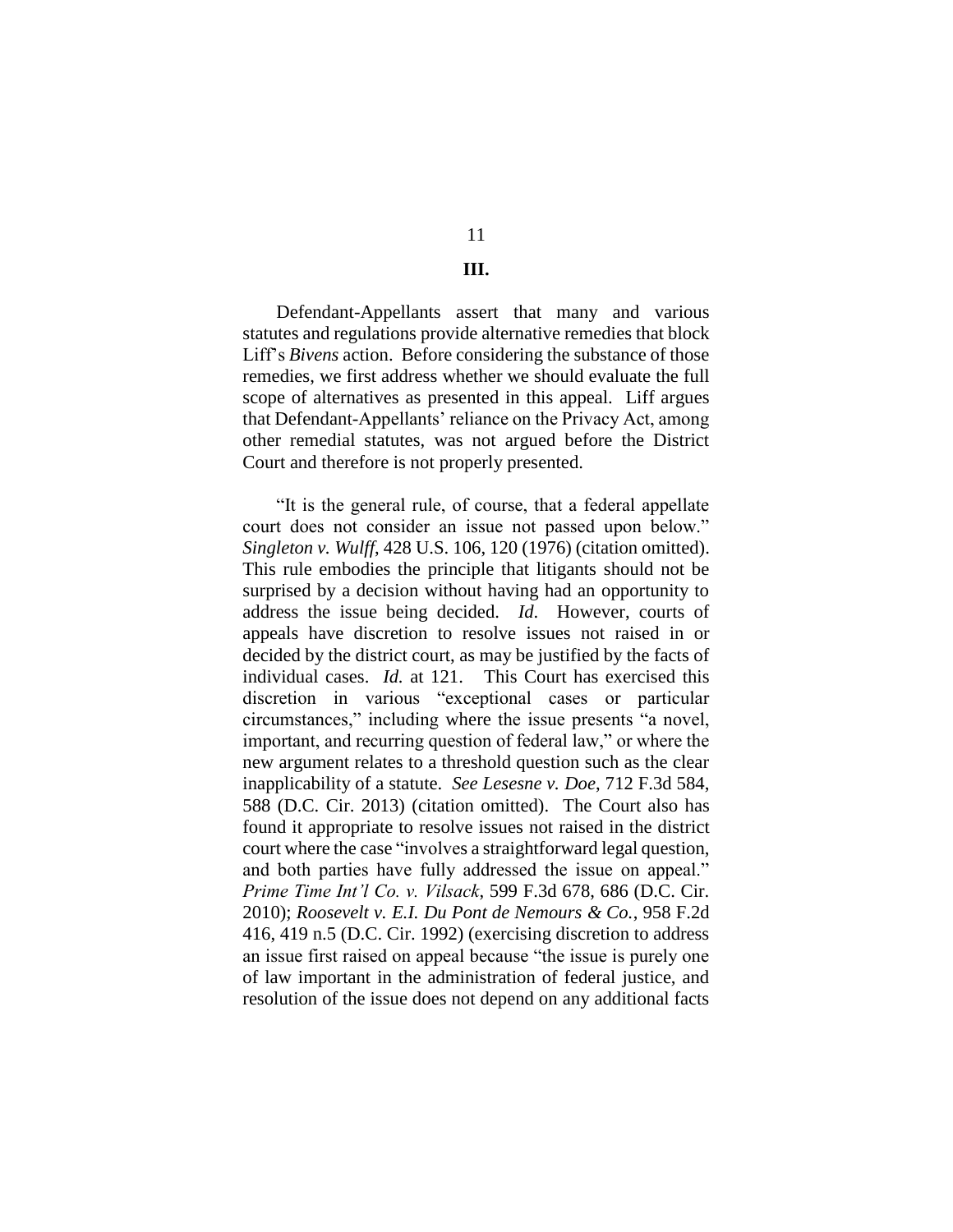not considered by the district court"). For example, in *Lesesne v. Doe*, the Court interpreted on appeal whether the Prison Litigation Reform Act's exhaustion requirement applied to certain claims, "a dispositive legal issue antecedent to [the statute's] application." *Lesesne*, 712 F.3d at 588. In *Prime Time International Co. v. Vilsack*, the Court reversed the district court's grant of summary judgment, concluding that a legal issue raised for the first time on appeal was a dispositive defense. *Prime Time*, 599 F.3d at 686. In appropriate circumstances, this approach avoids unnecessary expenditure of judicial resources and expedites final resolution of the parties' dispute.

Even assuming that Defendant-Appellants did not identify below some of the specific remedial mechanisms advanced here, we exercise our discretion to consider those arguments. The question of the availability of a *Bivens* remedy in light of the broader statutory scheme is an issue of law, and the parties have addressed it extensively in their briefing before this Court. Our *de novo* review of the District Court's decision underscores this point: the parties had every incentive to put their best foot forward with respect to all legal issues presented on appeal, given that we would start anew in evaluating their arguments and deciding the law – and they did so. We note also that the posture of this issue defeats the usual forfeiture analysis. While Defendant-Appellants did not extensively argue below the full breadth of alternative statutory schemes that they now advance, the additional bases upon which they now rely further the argument that they did put forward: claims like Liff's are covered by other remedial systems that Congress has implemented, which block a *Bivens* action regardless of whether they are adequate to provide all of the relief he seeks. In that sense, the additional statutory bases asserted here constitute further support of Defendant-Appellants' argument below. *See Koch v. Cox*, 489 F.3d 384, 391 (D.C. Cir. 2007)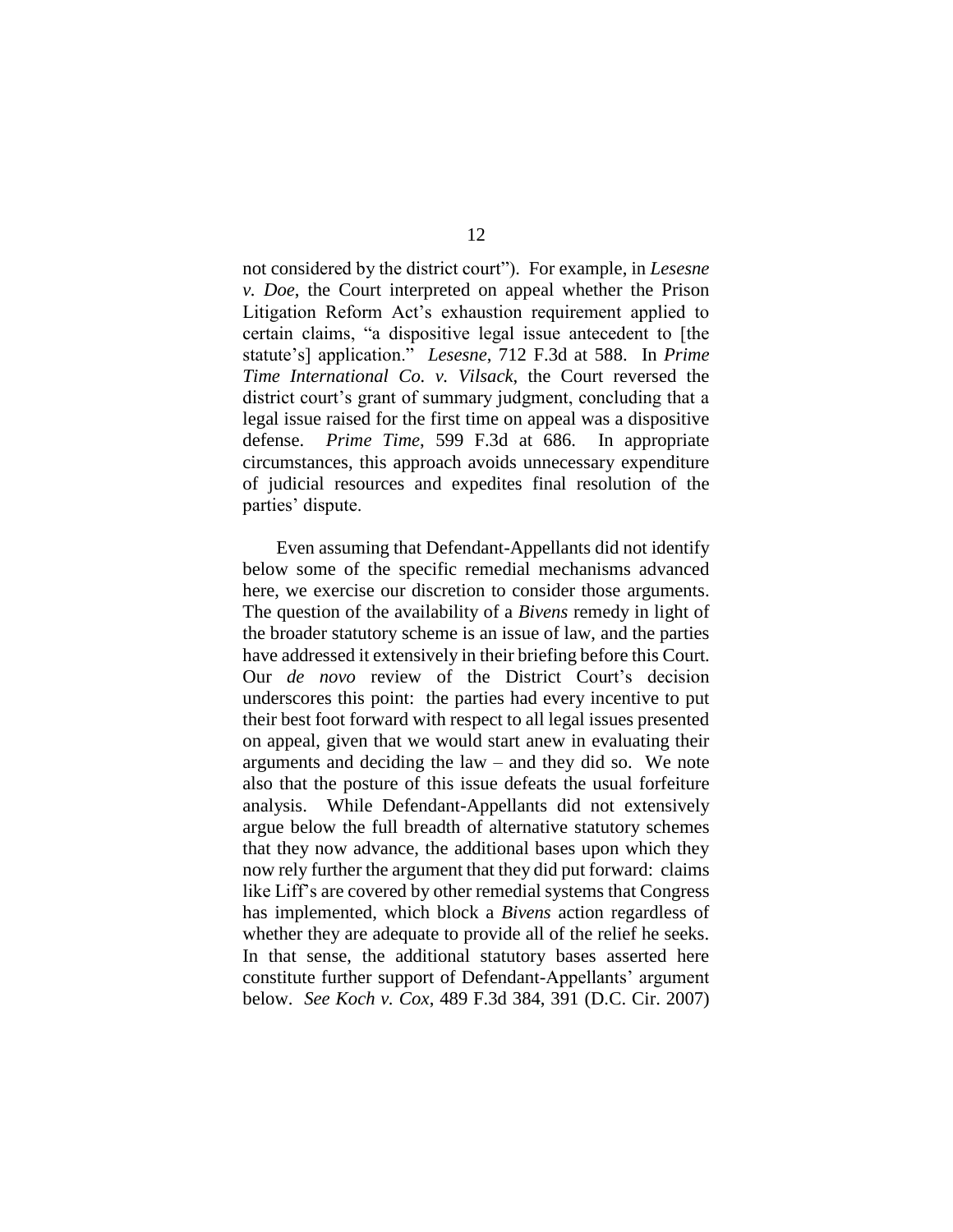(invocation on appeal of regulatory basis for previously asserted argument did not raise new issue). With respect to the Privacy Act argument in particular – where Liff most vociferously asserts forfeiture – we note that Defendant-Appellants cited *Wilson v. Libby* in their brief on the motion to dismiss for the proposition that "the existence of a comprehensive statutory scheme addressing the subject matter of the lawsuit" is a special factor that "frequently precludes a *Bivens* remedy." *See Liff v. Office of the Inspector Gen. for the U.S. Dep't of Labor*, Mot. to Dismiss, ECF No. 17 (May 11, 2015); JA73. If nothing else, that precedent denying a *Bivens* remedy in light of the Privacy Act indicated the Act's relevance.

We turn now to the various remedies that Defendant-Appellants argue preclude a *Bivens* remedy. The constellation of statutes and regulations governing federal contracts, as well as the Privacy Act, provide a remedy for Liff's claims. And, to the extent that these statutes leave gaps in the remedies available to Liff, the presence of significant legislated remedies in this arena counsels against the recognition of a judicially created *Bivens* remedy.

#### **A.**

Many of Liff's asserted harms relate to his purported inability to obtain government contracts – at least, his inability to obtain contracts as frequently as he used to, as Liff has won at least one bid since the events upon which he bases his Complaint. Defendant-Appellants identify myriad statutes and regulations that provide remedies for contracting-related disputes, which they allege would encompass many of Liff's asserted harms. These include the Tucker Act, which provides a cause of action in the Court of Federal Claims and in district courts for an interested party to object to an agency's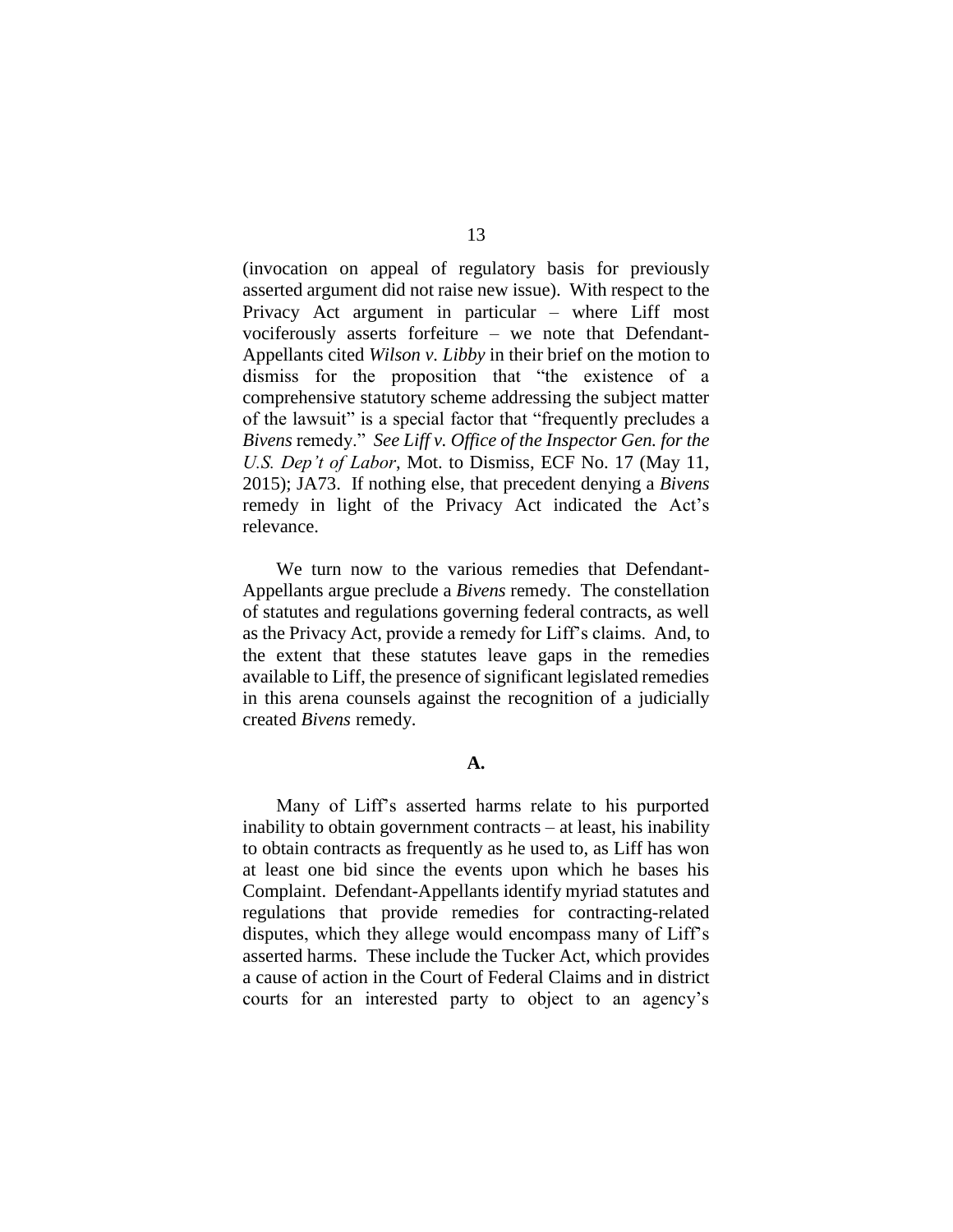solicitation of bids or proposed award or award of a contract for "any relief that the court considers proper," 28 U.S.C. § 1491(b); the Federal Acquisition Regulation, which establishes procedures for agency procurement protests, 48 C.F.R. § 33.103; the procurement protest system, which offers mechanisms by which a losing bidder may protest the award of a contract in violation of a statute or regulation, 31 U.S.C. § 3551 *et seq.*; and the Contract Disputes Act, which enables contractors to submit a claim to a federal contracting officer regarding disputes over the administration of a current contract, 41 U.S.C. § 7103. These provisions each provide some nature of remedy for government contractors aggrieved by contracting decisions and administration.

We do not parse the specific applicability of this web of contracting-related remedies in Liff's circumstances, but instead note the spectrum of remedies they provide. Some, like the Contract Disputes Act, relate to contracts already underway, while others, like the Tucker Act, provide for challenges at earlier stages of government contracting, including when an agency first determines to solicit bids for a project. They also provide remedies for reputational debarment claims like Liff's, to the extent that official findings or reports are relied upon in later government contracting decisions. For example, in *NCL Logistics Co. v. United States*, a would-be contractor brought a Tucker Act claim after being rejected for a contract due to a finding that it was "nonresponsible" – that is, that the contractor had an inadequate record of performance. 109 Fed. Cl. 596 (Fed. Cl. 2013). The court considered the contractor's challenge to the responsibility determination as based on flawed assumptions and incomplete evidence, as the finding precluded the contractor from winning the contract. *Id*. at 622-26. Similarly here, if contracting entities relied on the DOL-OIG and OPM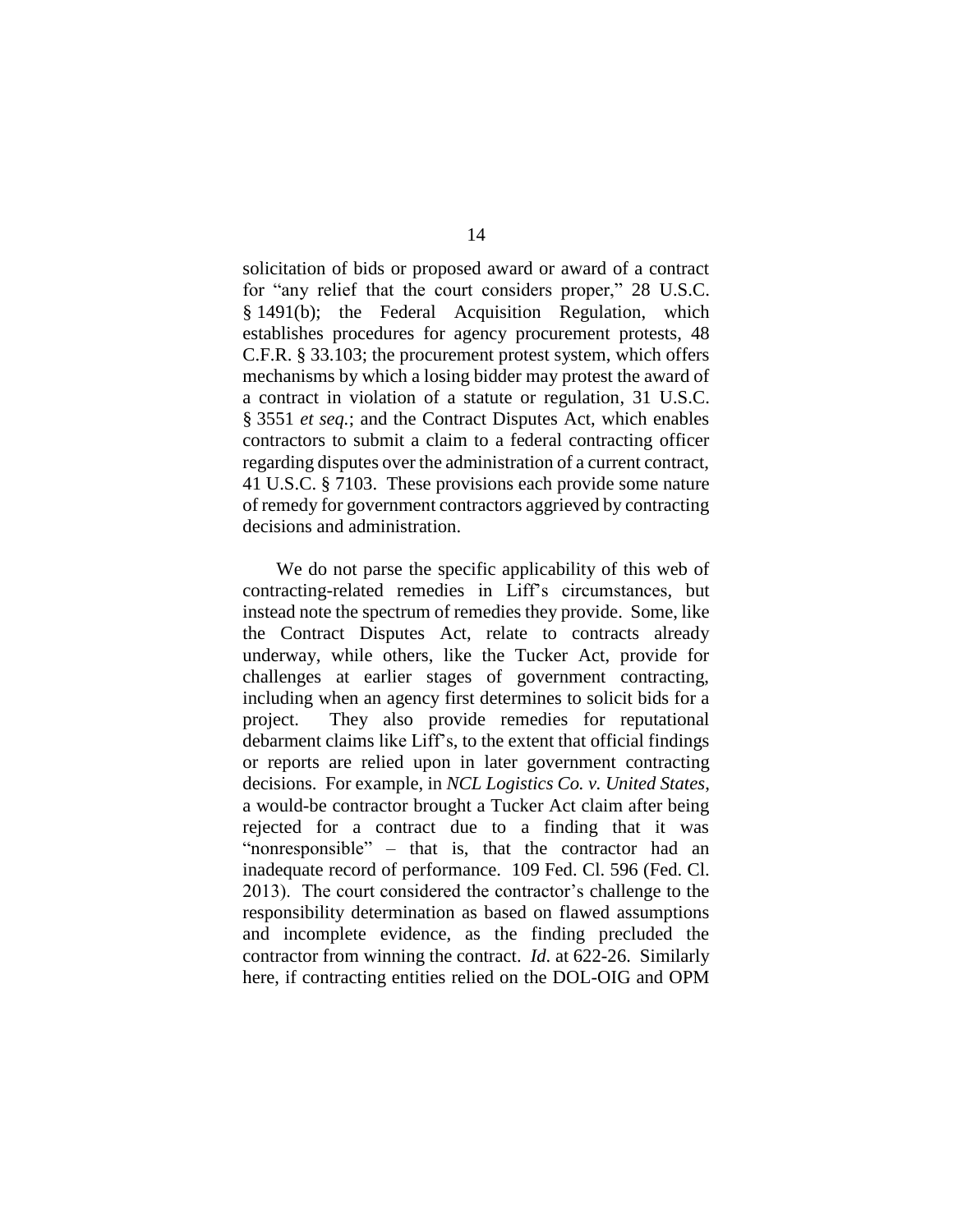reports to deny Liff's bids for contracts, he could have challenged that reliance under the contracting statutes.

Liff rejects these various remedies as inapt, as he "is not making a bid protest, contesting a contract award or challenging the administration of a contract," *see* Appellee's Br. 29 – all claims he does not deny could be brought under these various contract-related provisions. But it makes no difference, for the purpose of our analysis and the availability of a *Bivens* remedy, that Liff has framed claims that "are manifestly not contract actions," *id*. at 30. *Cf. A & S Council Oil Co., Inc. v. Lader*, 56 F.3d 234, 241 (D.C. Cir. 1995) (evaluating applicability of government contracting statutes and noting that "plaintiffs' claim that the wrong originated in some statutory violation does not strip the case of its contractual character"). Clearly, Liff alleges injury outside of what may arise in contract: his asserted damages, for instance, go beyond the contracts that he claims he lost as a result of his alleged reputational harm. It is equally clear, however, that lost contracts are an inherent piece of the bigger picture. Liff himself alleges as much, including in his *Bivens* claim his loss of "his legitimate expectation of income from the OPM task orders/contract," for example. Compl. ¶ 82. Moreover, if Liff lost no contracts – if business continued as usual for Liff and his consulting firm – he presumably would not have brought this suit. But assuming as true Liff's allegations that he did in fact lose contracts, as we must at this phase in the litigation, these contracting statutes and regulations provide him recourse with respect to those losses.

It also makes no difference if the contract-based remedies would not provide a full remedy for Liff. The question is whether alternative remedies exist, not whether they cover the full breadth of harm that a would-be *Bivens* plaintiff alleges. Even if gaps remain in the overlapping and extensive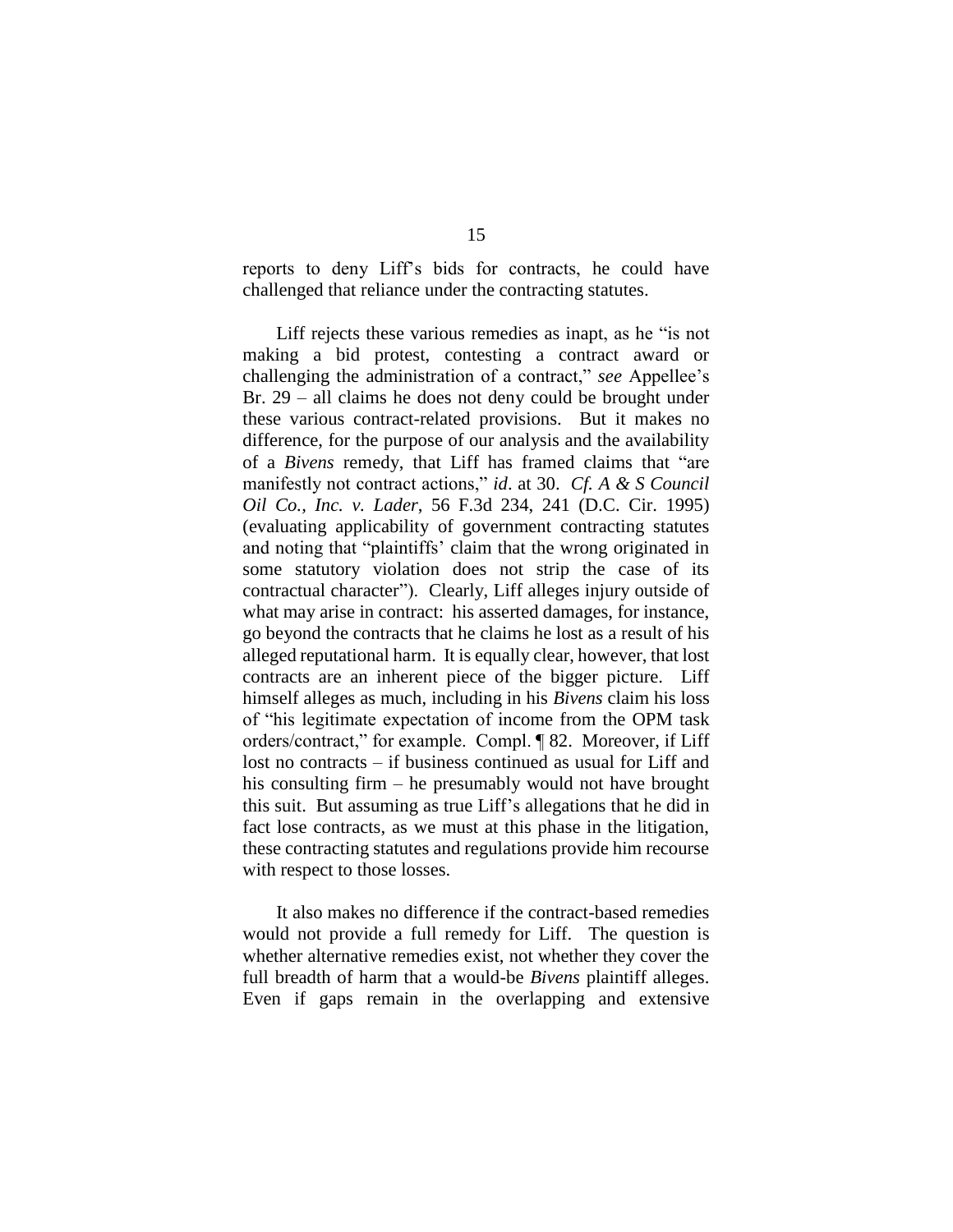contracting remedies, Congress's activity in this area counsels against a judicially created *Bivens* remedy. *See Chilicky*, 487 U.S. at 423. We see no indication that Congress "inadvertently" omitted remedies excluded from this remedial scheme or otherwise intended for the courts to take it upon themselves to extend additional remedies. *See Spagnola*, 859 F.2d at 228. Accordingly, judicial recognition of a *Bivens* remedy is not appropriate in light of the existence of this "comprehensive remedial scheme." *See Wilson*, 535 F.3d at 705. Other courts to consider this question similarly have held that the extensive remedies for disputes arising from government contracts preclude a *Bivens* action in this arena. *See M.E.S., Inc. v. Snell*, 712 F.3d 666, 672 (2d Cir. 2013) (rejecting *Bivens* remedy where "plaintiff's constitutional claims originate in contract obligations for which the comprehensive procedural and substantive provisions of the [Contract Disputes Act] afford meaningful – and exclusive – remedies against the United States"); *Evers v. Astrue*, 536 F.3d 651, 659 (7th Cir. 2008) (no *Bivens* remedy for denied renewal of contract and rejection of other bids); *Janicki Logging Co. v. Mateer*, 42 F.3d 561, 565 (9th Cir. 1994) (no *Bivens* action for cancellation of contract); *see also Atterbury v. U.S. Marshals Serv.*, 805 F.3d 398, 404 (2d Cir. 2015) (no *Bivens* remedy for subcontractor due to Contract Disputes Act, applying special factors analysis).

Of course, it may not always be the case that the particular nature of the constitutional harm that a contractor alleges is sufficiently connected to the contracting relationship between the contractor and the government such that this particular remedial scheme precludes judicial recognition of a *Bivens* remedy – in fact, Liff's allegations about potentially rightsimplicating statements by the *Bivens* Defendants arguably present one such example, discussed below. *Cf. Evers*, 536 F.3d at 659 (explaining the "closer case" where government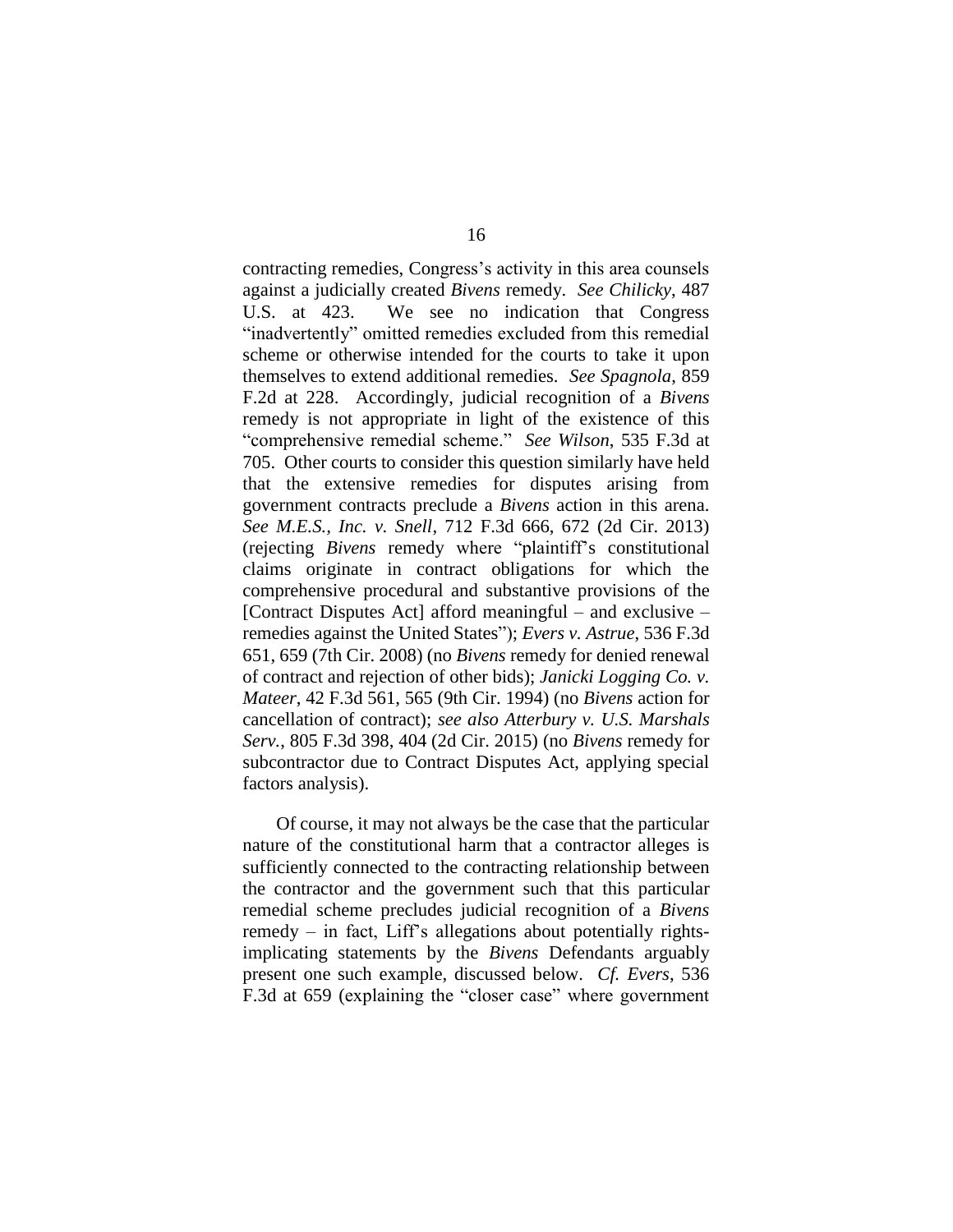officials "defamed [the contractor] by making negative false statements to third parties," which may allege a claim sounding in tort). We do not pass upon other hypotheticals. But as to Liff's alleged injuries related to his ability to successfully bid for and secure government contracts, the congressionally created system for government-contract adjudication precludes judicial extension of further remedies.

### **B.**

As noted, Liff's allegations do not all fit tidily within the contract-related statutes and regulations that preclude his *Bivens* action. Beyond Liff's assertion that he is now unable to obtain government contracts, Liff also alleges that reputational damage from the reports of which he complains has impeded his career in private contracting. Liff's allegations that government officials disseminated information that harmed Liff's reputation find an alternative remedy in the Privacy Act, which precludes his requested *Bivens* remedy.

The Privacy Act "regulate[s] the collection, maintenance, use, and dissemination of information by [Federal] agencies." *Doe v. Chao*, 540 U.S. 614, 618 (2004) (quoting the Privacy Act of 1974, Pub. L. No. 93-579, § 2(a)(5), 88 Stat. 1896). The Act requires that agencies "maintain . . . only such information about an individual as is relevant and necessary" for agency purposes, 5 U.S.C. § 552a(e)(1), including "all records which are used by the agency in making any determination about any individual." *Id.* § 552a(e)(5). Agencies also must "make reasonable efforts to assure that [records about an individual] are accurate, complete, timely, and relevant for agency purposes," before the agency "disseminat[es]" such records. *Id.* § 552a(e)(6). The Privacy Act provides a statutory right for a person to review the contents of government records about them and seek correction "of any portion thereof which the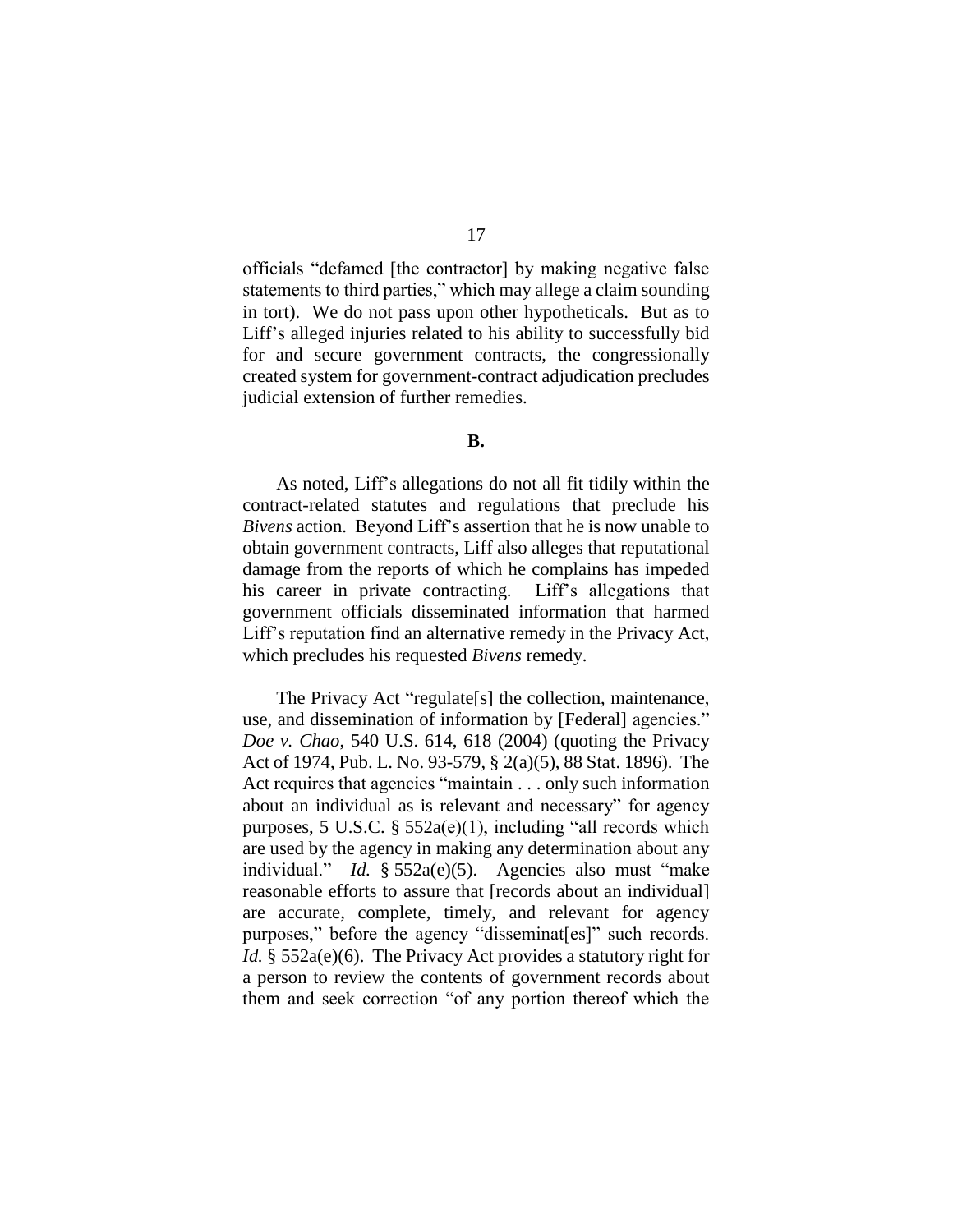individual believes is not accurate, relevant, timely, or complete." *See id.* § 552a(d). An individual can sue in federal court if an agency denies their request to review records or

fails to maintain any record concerning any individual with such accuracy, relevance, timeliness, and completeness as is necessary to assure fairness in any determination relating to the qualifications, character, rights, or opportunities of, or benefits to the individual that may be made on the basis of such record, and consequently a determination is made which is adverse to the individual.

*Id.* § 552a(g)(1). The Privacy Act also offers relief for some claims based on the government's information that is not "within a system of records." *McCready v. Nicholson*, 465 F.3d 1, 11 (D.C. Cir. 2006) (quotation marks omitted). *McCready* illustrates that the Privacy Act encompasses misstatements contained in a disparaging Inspector General's report and associated agency documents. *Id.* at 11-14. The Privacy Act also applies when an "adverse determination 'is made'" by the agency that maintained the flawed record or by an outside actor. *See Dickson v. Office of Pers. Mgmt*., 828 F.2d 32, 36-37 (D.C. Cir. 1987). Injunctive relief and monetary damages are available. 5 U.S.C.  $\S$  552a(g)(2) & (4).

This Court and others have recognized the Privacy Act as an alternative remedial scheme precluding a *Bivens* remedy in other contexts. In *Wilson v. Libby*, for example, which Defendant-Appellants cited before the District Court and rely upon on appeal, this Court concluded that the Privacy Act constitutes a legislated remedy, blocking a *Bivens* action over the improper disclosure by government officers of the identity of CIA operative Valerie Plame, which hindered her career. 535 F.3d at 709. *See also Chung v. U.S. Dep't of Justice*, 333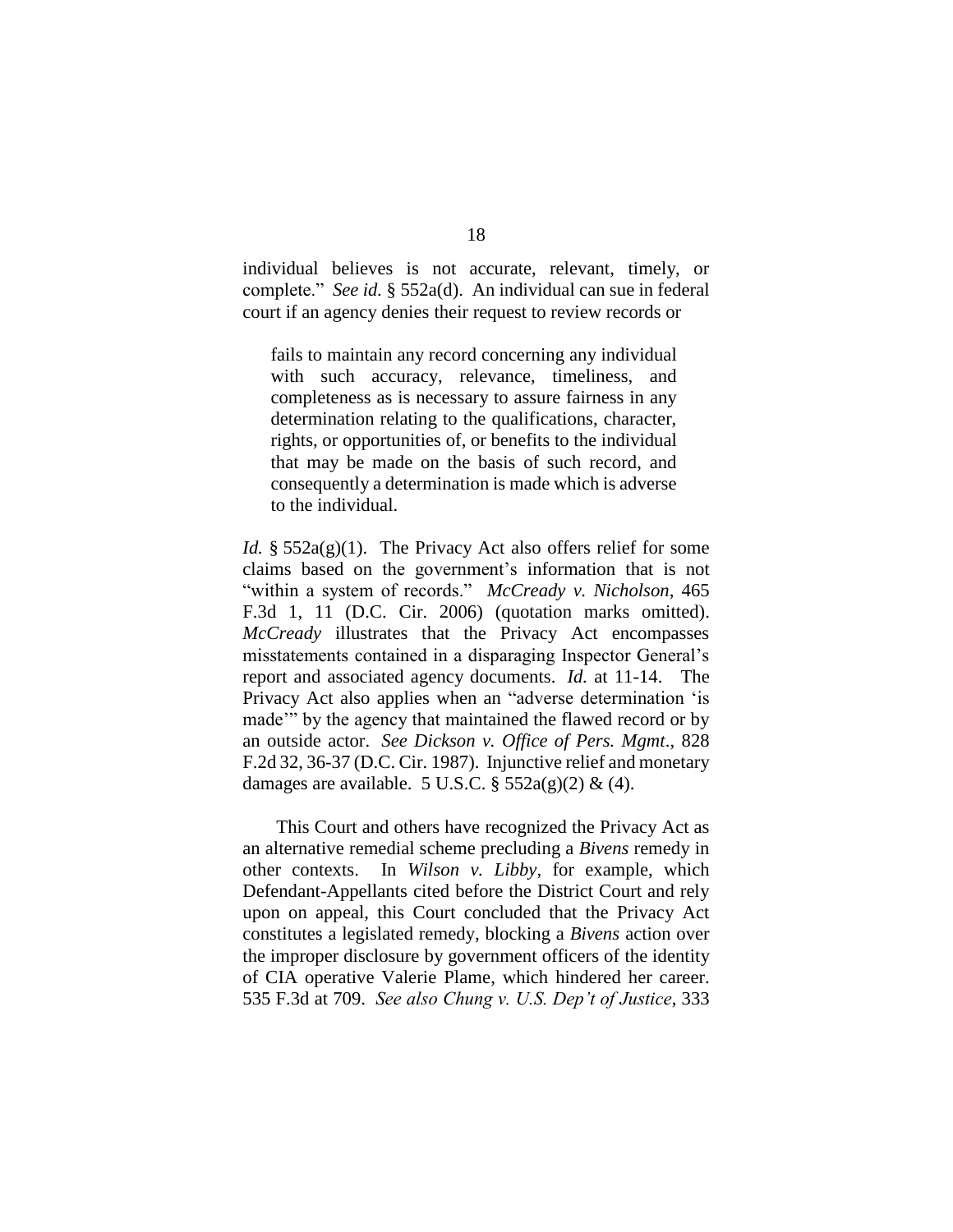F.3d 273, 274 (D.C. Cir. 2003) (affirming the dismissal of *Bivens* action based on leaks of private information by government officials because those claims were "encompassed within the remedial scheme of the Privacy Act"). Likewise, in *Abdelfattah v. U.S. Department of Homeland Security*, we affirmed that the Privacy Act precluded a *Bivens* action challenging the collection and maintenance of intelligence information in a Department of Homeland Security database. 787 F.3d 524, 534 (D.C. Cir. 2015). While the *Abdelfattah* plaintiff could seek expungement as equitable relief for violations of the Constitution, as well as the Privacy Act, the Court denied the availability of a *Bivens* damages claim arising from the same constitutional claims. *Id.* at 534-35. The Sixth Circuit has similarly held that the Privacy Act's "meaningful remedy" for claims arising from government records precludes a *Bivens* remedy, *Downie v. City of Middleburg Heights*, 301 F.3d 688, 696 (6th Cir. 2002), and the Fourth Circuit has suggested the same. *See Chesser v. Chesser*, 600 F. App'x 900, 901 (4th Cir. 2015) (citing *Wilson*, 525 F.3d 697, and *Downie*, 301 F.3d 688).

Liff argues scattershot that the Privacy Act cannot preclude a *Bivens* remedy because, he asserts, the record is undeveloped about whether there are records about him to which the Privacy Act applies; his claims "go far beyond a mere 'disclosure' of record information"; he could not challenge his OPM debarment under the Privacy Act; the Privacy Act does not deter individual government officials; and only individuals, not corporations, can sue under the Privacy Act. These arguments all boil down to one: the Privacy Act does not provide a complete remedy for the injury Liff alleges. Even assuming these limitations, Liff's position is unpersuasive. As described above, it makes no difference in our *Bivens* inquiry whether the remedy that Congress has provided is complete in the sense that it makes a party whole